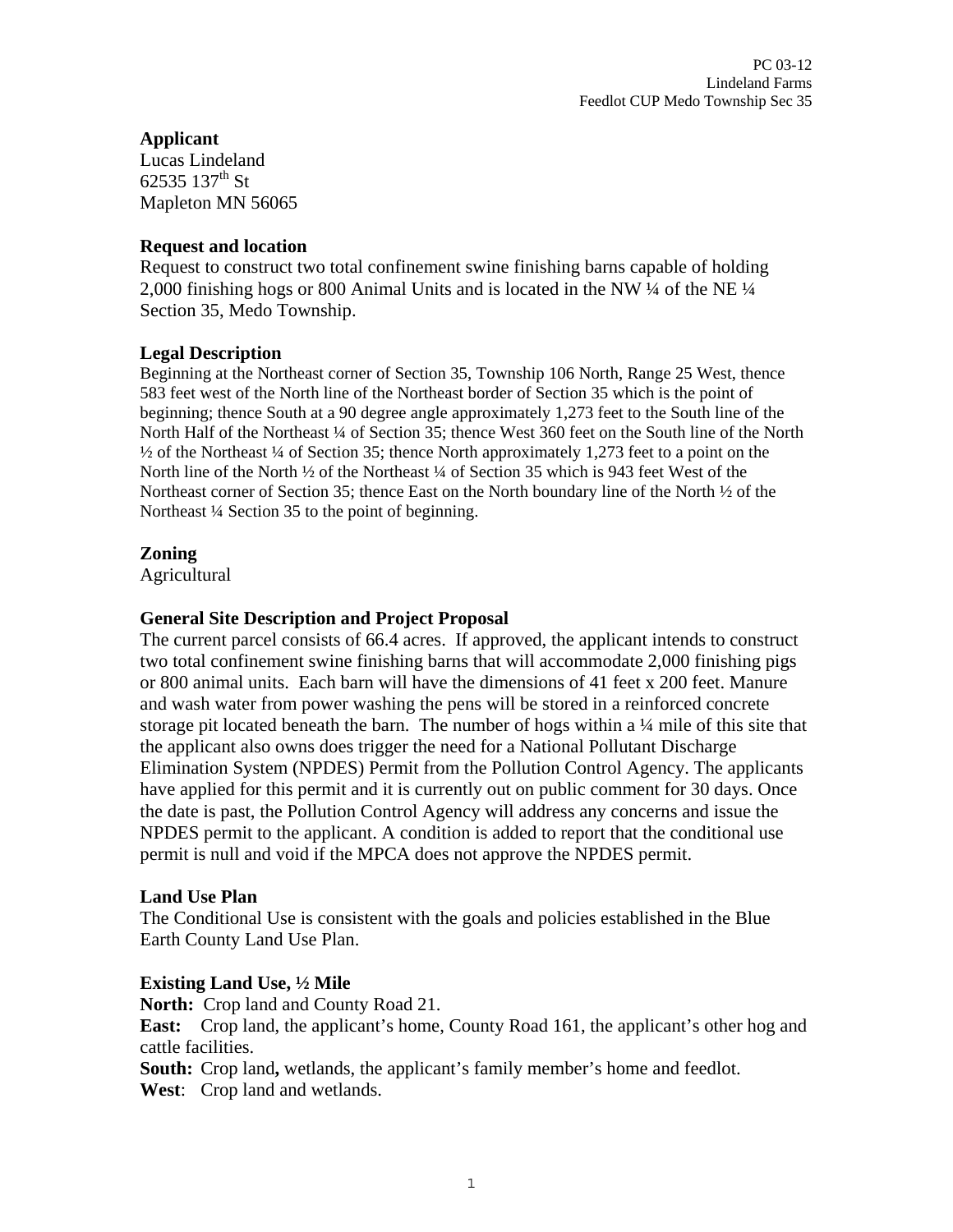**Access Road**

Access to the site will be to and from County Road 21.

**MANURE MANAGEMENT** – The applicant has submitted a manure management plan that meets MPCA requirements.

**Manure Storage Capacity of the Proposed Pit Manure Storage Capacity:** 1,000,000+ gallons. **Storage Capacity (240 days required):** 365+ days provided

#### **Method of Manure Application**

Manure from this site will be applied to agricultural fields by injection. When necessary, the manure may be surface applied.

# **NATURAL RESOURCES INFORMATION**

#### **Predominate Soil**

**Marna Silty Clay Loam:** 0 to 2% slopes, poorly drained, not highly erodible and depth to the seasonal high water table is >6 feet.

#### **Area Water Features**

There are no rivers, streams, lakes, or ditches within 1,000 feet of the proposed barn. There are a number of farmed wetlands in the area. Olson's Slough is approximately 1,200 feet to the West and Raub's Marsh is over 2,000 feet to the South.

#### **Flood Plain**

The proposed facility is not located in a flood plain.

#### **Tile Inlets**

There are no open tile intakes within 1,000 feet of the proposed barn.

#### **Depth to Bedrock**

Depth to the bedrock is approximately 150 feet, according to the Geologic Atlas for Blue Earth County.

#### **Township Review**

In a letter dated January 21, 2012, the Medo Township Board indicated they had no objection to the proposal as long as the applicant follows all County and State regulations.

## **Staff Comments**

See attachment A-3.

#### **Standards for Granting a Conditional Use Permit (Section 24-466 of the Code of Ordinances)** Staff believes the request will meet the following standards required for the granting of a conditional use permit: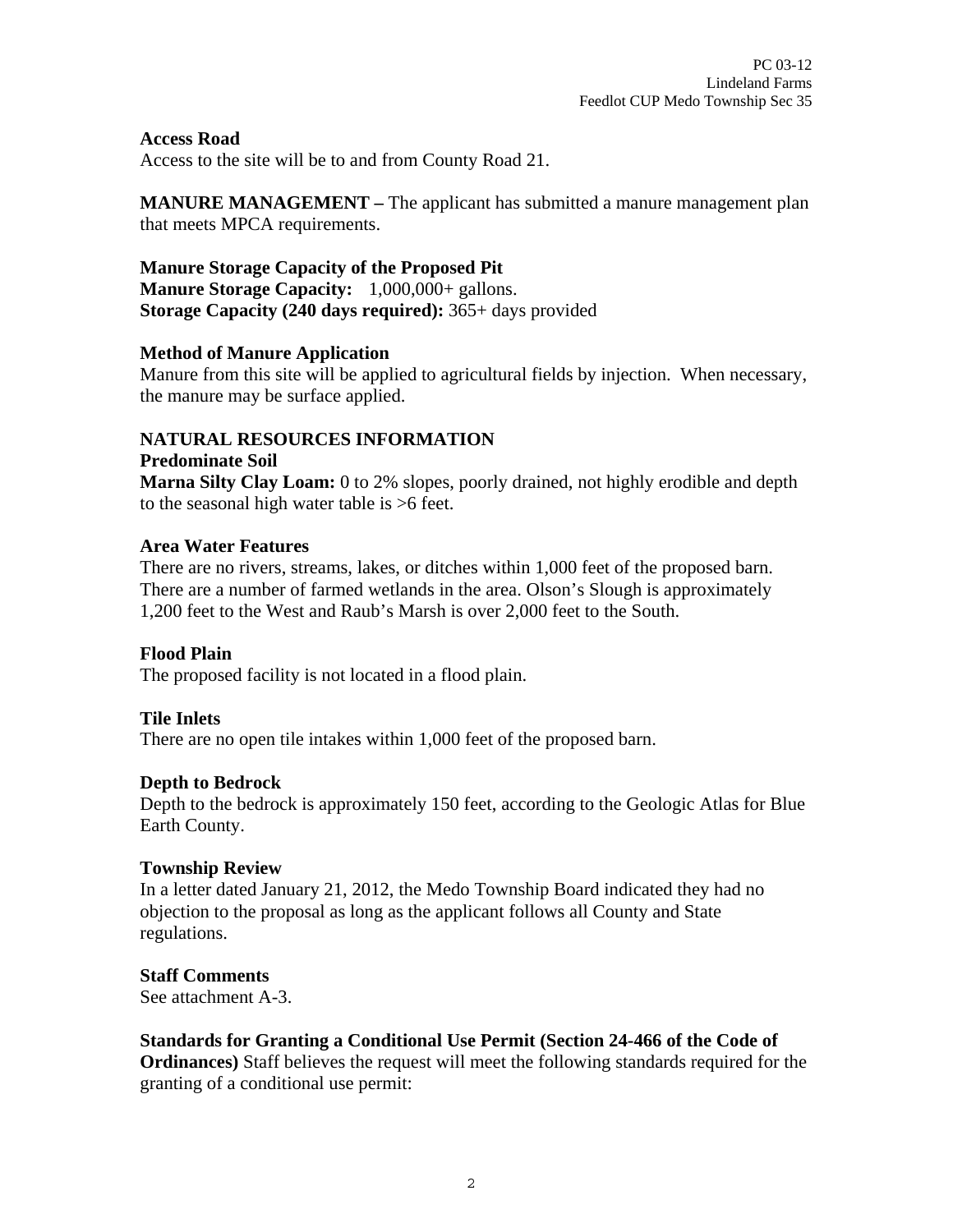- 1. That the proposed use conforms with the county land use plan.
- 2. The demonstrated need for the proposed use.
- 3. That the proposed use will not degrade the water quality of the county.
- 4. That the proposed use will not adversely increase the quantity of water runoff.

5. That soil conditions are adequate to accommodate the proposed use.

6. That the proposed use does not create a potential pollution hazard.

7. That adequate utilities, access roads, drainage and other necessary facilities have been or are being provided.

8. That adequate measures have been or will be taken to provide sufficient off-street parking and loading space to serve the proposed use.

9. That facilities are provided to eliminate any traffic congestion or traffic hazard which may result from the proposed use.

10. That the conditional use will not be injurious to the use and enjoyment of other property in the immediate vicinity for the purposes already permitted.

11. That the establishment of the conditional use will not impede the normal and orderly development and improvement of surrounding vacant property for predominant uses in the area.

12. That adequate measures have been or will be taken to prevent or control offensive odor, fumes, dust, noise and vibration, so that none of these will constitute a nuisance, and to control lighted signs and other lights in such a manner that no disturbance to neighboring properties will result.

NA 13. That the density of proposed residential development is not greater than the density of the surrounding neighborhood or not greater than the density indicated by the applicable zoning district.

NA 14. That the intensity of proposed commercial or industrial development is not greater than the intensity of the surrounding uses or not greater than the intensity characteristic of the applicable zoning district.

NA 15. That site specific conditions and such other conditions are established as required for the protection of the public's health, safety, morals and general welfare.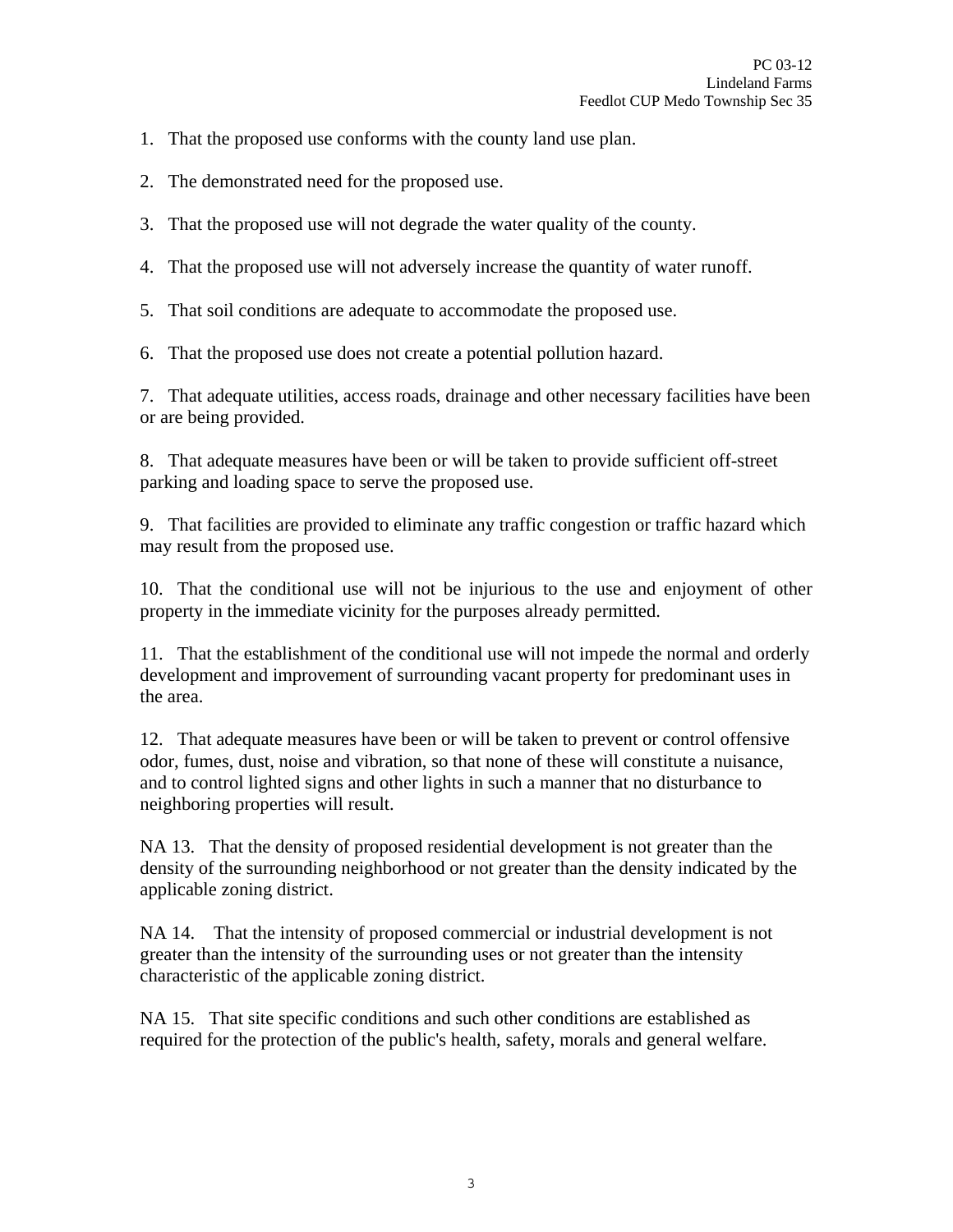## **RECOMMENDATION**

Staff recommends **approval** for Conditional Use Permit PC 03-12 to construct two total confinement swine barns creating a new feedlot, contingent upon the following conditions:

- **1.** That the total confinement barn conforms to the site plan attached to this report PC 03-12.
- **2.** That the feedlot be located on a single, legally described parcel consisting of a minimum of 10 contiguous acres. The parcel shall be a parcel of record, properly recorded in the Blue Earth County Land Records Office.
- **3.** That the applicant must obtain a Blue Earth County Feedlot Permit before any animals are placed in the barn.
- **4.** That the applicant obtains a Blue Earth County Construction Permit before building begins and within one (1) year from the date the County Board of Commissioners approves the Conditional Use Permit. The permit shall be rendered invalid if application for a Construction Permit is not made within this one (1) year period. Time extensions for Conditional Use Permits must be obtained from the County Board of Commissioners subsequent to a public hearing conducted by the Planning Commission.
- **5.** If required by the Department of Natural Resources, the applicant shall obtain a DNR "Water Appropriations Permit" before any animals are placed in the barn.
- **6.** That a perimeter footing drain tile be located at or below the bottom of the pit footings. The footing tile shall include one inspection pipe for each concrete pit. The native materials must be excavated and walls back filled with granular material (pit run gravel or equivalent). *Exceptions to this may only include specific design standards submitted by the design engineer of the manure storage structure.*
- **7.** That application of manure is on the land documented in the aerial photos included in the State of Minnesota Application for Construction and Operation of an animal feedlot. The application of manure shall comply with standards set forth by the MPCA. This plan must be reviewed by the operator each year and updated each year and adjusted for any changes in the amount of manure production, manure nutrient test results, fields available for receiving manure, crop rotations, or other practices which affect the available nutrient amounts or crop nutrient needs on fields receiving manure as required by the MPCA. Records of manure application shall be maintained as required by the MPCA. Manure application setback standards for the fields on which the manure is applied shall be followed as required by the MPCA and the County.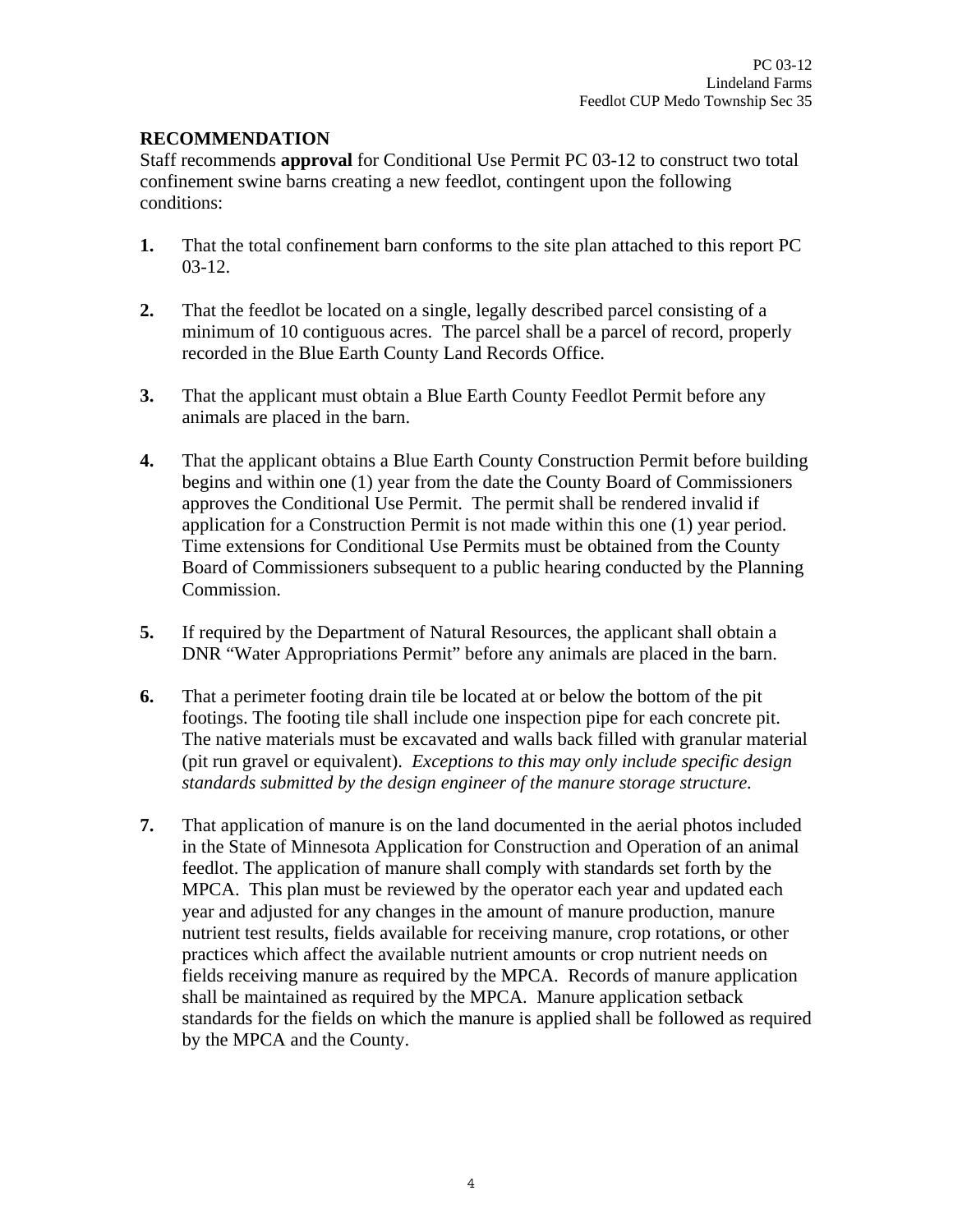- **8.** That the disposal of dead animals be consistent with the Minnesota Board of Animal Health regulations, and when rendering is used as a mortality disposal the applicant shall provide an enclosed location for the pick-up.
- **10.** That adequate measures be taken to minimize or control offensive odor, fumes, dust, noise, or vibrations so that none of these will constitute a nuisance.
- **11.** That all manure storage structures must be designed by a registered engineer. (The MPCA has a copy of the manure storage structure plans and the soil investigation report.)
- **12.** That the applicant will furnish a copy of the final construction report to Environmental Services verifying that the concrete manure storage structure was constructed per approved engineered design plan within 60 days of completion of any new or modified manure storage area. Said construction report shall be signed by the design engineer.
- **13**. That the applicant complies with the storm-water control requirements established by the MPCA.
- **14.** That all exposed earthen surfaces be seeded into grass or utilized as crop acreage.
- **15.** If shower, restroom, culinary and/or laundry facilities are to be included with the proposal, that wastewater handling practices are designed and constructed according to state requirements.
- **16.** If the MPCA denies the applicant an NPDES Permit, this Conditional Use Permit will be null and void.

# **ATTACHMENTS**

- **A-1,** General Location Map
- **A-2,** Site Plan
- **A-3,** Environmental Health Comments
- **A-4,** Manure Application Setbacks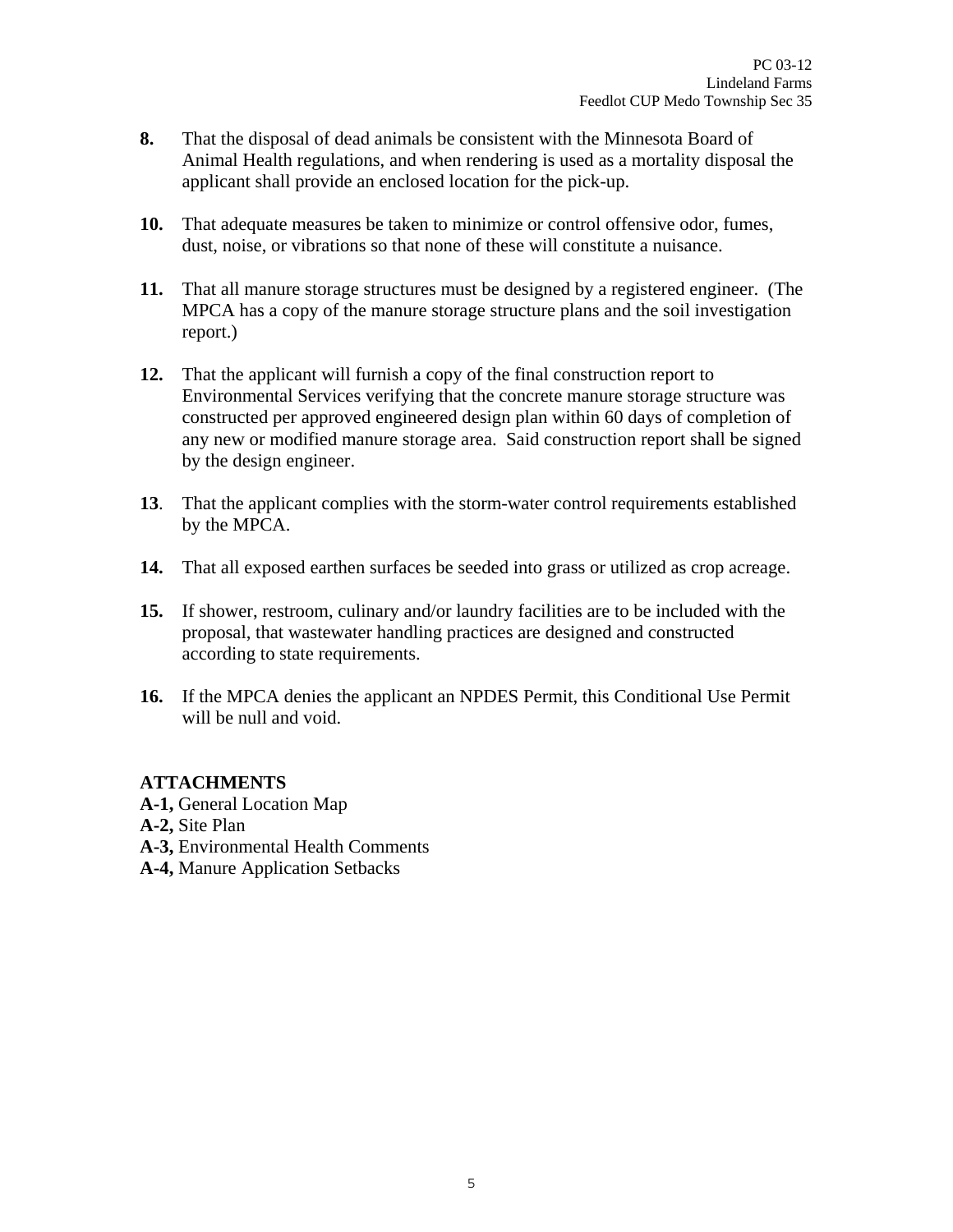

**Attachment A-1 General Location Map**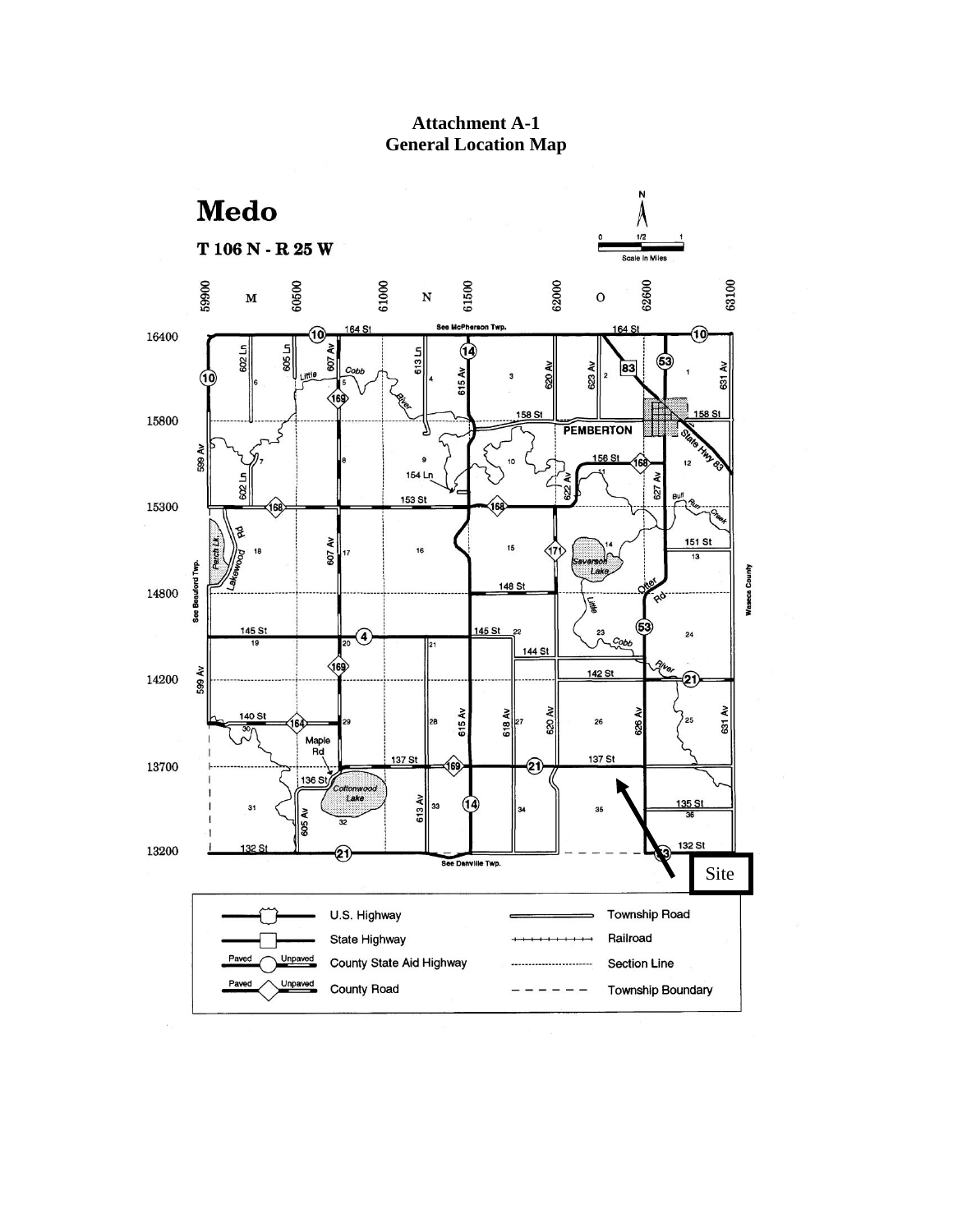A-2 Lindeland - Site Map





April 2009 Aerial Photo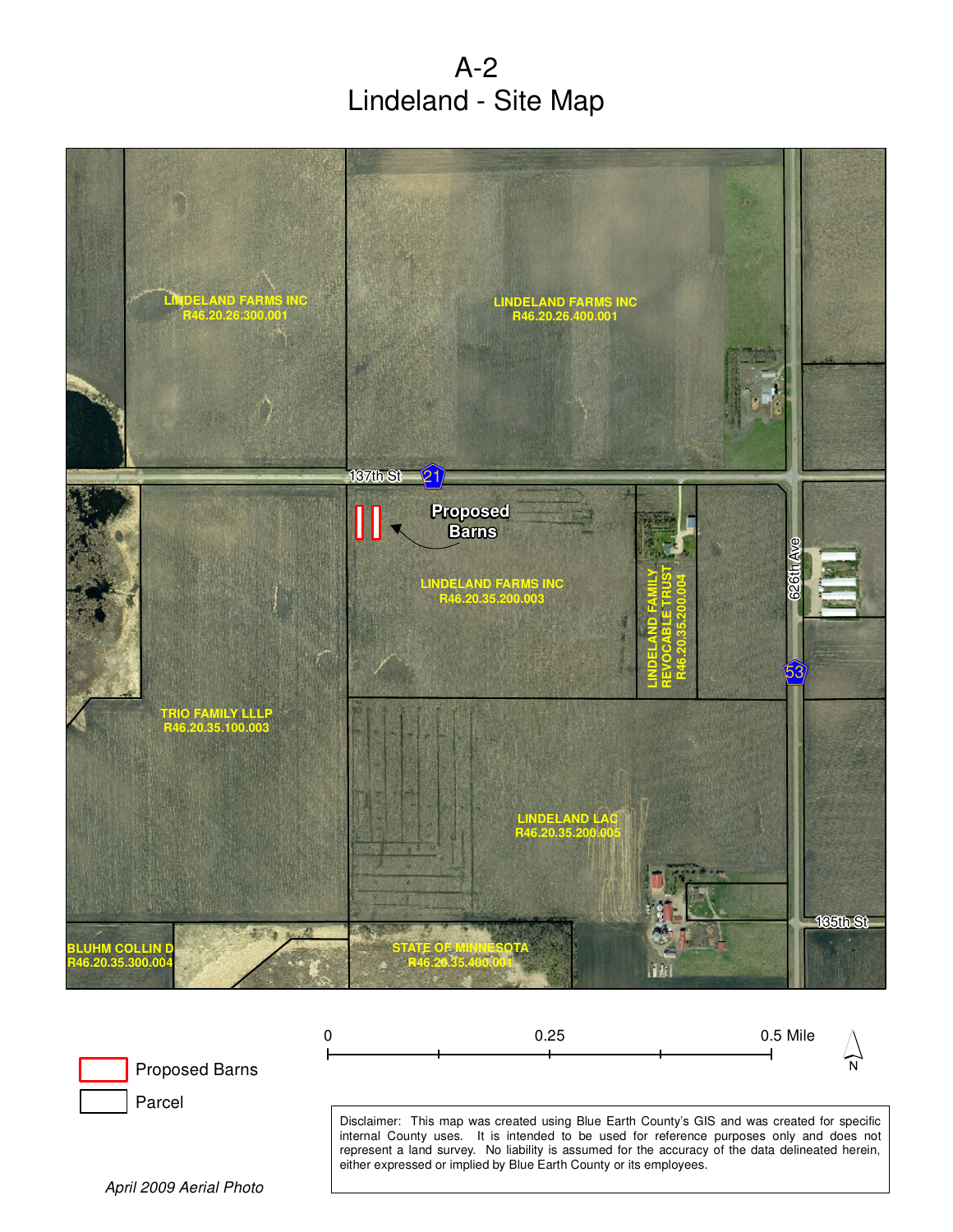# **BLUE EARTH COUNTY ENVIRONMENTAL SERVICES**

Government Center, 410 South Fifth Street *P.O. Box 3566, Mankato, Minnesota 56002-3566* Phone: (507) 304-4381 Fax: (507) 304-4431

| <b>Environmental Health Section - Planning Application Reviews</b>                                                                                                                                                                                                                              |                                                                                                                                                                                                                                                                                                                                                                                                                                                                                                                                                                                                                                                                                                                                                                                                                                                                                                                                                                                                                                                                                                  |                              |                       |                   |
|-------------------------------------------------------------------------------------------------------------------------------------------------------------------------------------------------------------------------------------------------------------------------------------------------|--------------------------------------------------------------------------------------------------------------------------------------------------------------------------------------------------------------------------------------------------------------------------------------------------------------------------------------------------------------------------------------------------------------------------------------------------------------------------------------------------------------------------------------------------------------------------------------------------------------------------------------------------------------------------------------------------------------------------------------------------------------------------------------------------------------------------------------------------------------------------------------------------------------------------------------------------------------------------------------------------------------------------------------------------------------------------------------------------|------------------------------|-----------------------|-------------------|
| <b>Date Printed:</b>                                                                                                                                                                                                                                                                            |                                                                                                                                                                                                                                                                                                                                                                                                                                                                                                                                                                                                                                                                                                                                                                                                                                                                                                                                                                                                                                                                                                  | January 25, 2012             | <b>Permit Number:</b> | PL2012003         |
| <b>Property Owner:</b>                                                                                                                                                                                                                                                                          |                                                                                                                                                                                                                                                                                                                                                                                                                                                                                                                                                                                                                                                                                                                                                                                                                                                                                                                                                                                                                                                                                                  | LINDELAND FARMS INC          | Applicant:            | LINDELAND LUCAS B |
| <b>Parcel Number:</b>                                                                                                                                                                                                                                                                           |                                                                                                                                                                                                                                                                                                                                                                                                                                                                                                                                                                                                                                                                                                                                                                                                                                                                                                                                                                                                                                                                                                  | R46.20.35.200.003            | File ID:              | PC 03-12          |
| Request to construct two total confinement swine barns creating a new feedlot facility of 2000<br><b>Application Description:</b><br>finishing pigs or 800 animal units. The site is located in the Agricultural Zoned District in the<br>NW 1/4 of the NE 1/4 Section 35, Medo Township.       |                                                                                                                                                                                                                                                                                                                                                                                                                                                                                                                                                                                                                                                                                                                                                                                                                                                                                                                                                                                                                                                                                                  |                              |                       |                   |
| <b>Septic Review</b>                                                                                                                                                                                                                                                                            |                                                                                                                                                                                                                                                                                                                                                                                                                                                                                                                                                                                                                                                                                                                                                                                                                                                                                                                                                                                                                                                                                                  |                              |                       |                   |
| Status:                                                                                                                                                                                                                                                                                         |                                                                                                                                                                                                                                                                                                                                                                                                                                                                                                                                                                                                                                                                                                                                                                                                                                                                                                                                                                                                                                                                                                  | Complete - Comments Received |                       |                   |
| <b>Comments:</b> No plans have been presented indicating any sewage generating devices will be used at this<br>facility. If any bathroom, laundry, shower/sink waste, or any culinary activities occur on this site<br>a code compliant septic system must be installed. P Otterness 01/23/2012 |                                                                                                                                                                                                                                                                                                                                                                                                                                                                                                                                                                                                                                                                                                                                                                                                                                                                                                                                                                                                                                                                                                  |                              |                       |                   |
| <b>Well Review</b>                                                                                                                                                                                                                                                                              |                                                                                                                                                                                                                                                                                                                                                                                                                                                                                                                                                                                                                                                                                                                                                                                                                                                                                                                                                                                                                                                                                                  |                              |                       |                   |
| Status:                                                                                                                                                                                                                                                                                         | Complete - Comments Received                                                                                                                                                                                                                                                                                                                                                                                                                                                                                                                                                                                                                                                                                                                                                                                                                                                                                                                                                                                                                                                                     |                              |                       |                   |
| <b>Comments:</b>                                                                                                                                                                                                                                                                                | The enclosed plans indicate that this proposed new feedlot will have one well located between<br>the two proposed hog barns close to the road ROW. There is a 100 foot required setback<br>distance between the well and the below barn manure storage. All other applicable setback<br>requirements from the well must be maintained on this new site. T Grant 01/23/2012                                                                                                                                                                                                                                                                                                                                                                                                                                                                                                                                                                                                                                                                                                                       |                              |                       |                   |
| <b>Wetland Review</b>                                                                                                                                                                                                                                                                           |                                                                                                                                                                                                                                                                                                                                                                                                                                                                                                                                                                                                                                                                                                                                                                                                                                                                                                                                                                                                                                                                                                  |                              |                       |                   |
| Status:                                                                                                                                                                                                                                                                                         | Complete - Comments Received                                                                                                                                                                                                                                                                                                                                                                                                                                                                                                                                                                                                                                                                                                                                                                                                                                                                                                                                                                                                                                                                     |                              |                       |                   |
| <b>Comments:</b>                                                                                                                                                                                                                                                                                | Based on an aerial photograph review of the soils the area consists of poorly drained soils,<br>however the topography map does not show any areas of concern regarding wetland topography,<br>the National Wetlands Inventory map does not show any wetlands in this area, and the historic<br>FSA photos do not show any signs of wetness; therefore the location of the proposed feedlot<br>structures does not appear to impact any wetland(s). There are two large wetland basins, one<br>approximately 1200 ft. to the west and one approximately 2000 ft. to the south of the proposed<br>buildings. In the submitted pit plan it states that perforated drain tile will be installed around the<br>basins and then drain to an existing farm tile of sufficient depth. I am assuming that the existing<br>farm tile outlets into one of these wetlands. Proper maintenance and inspection of these drain<br>tile and pits must be performed to ensure that no manure is leaking and then being delivered to<br>these wetlands where they can be negatively impacted. S. Feser 01/24/2012 |                              |                       |                   |